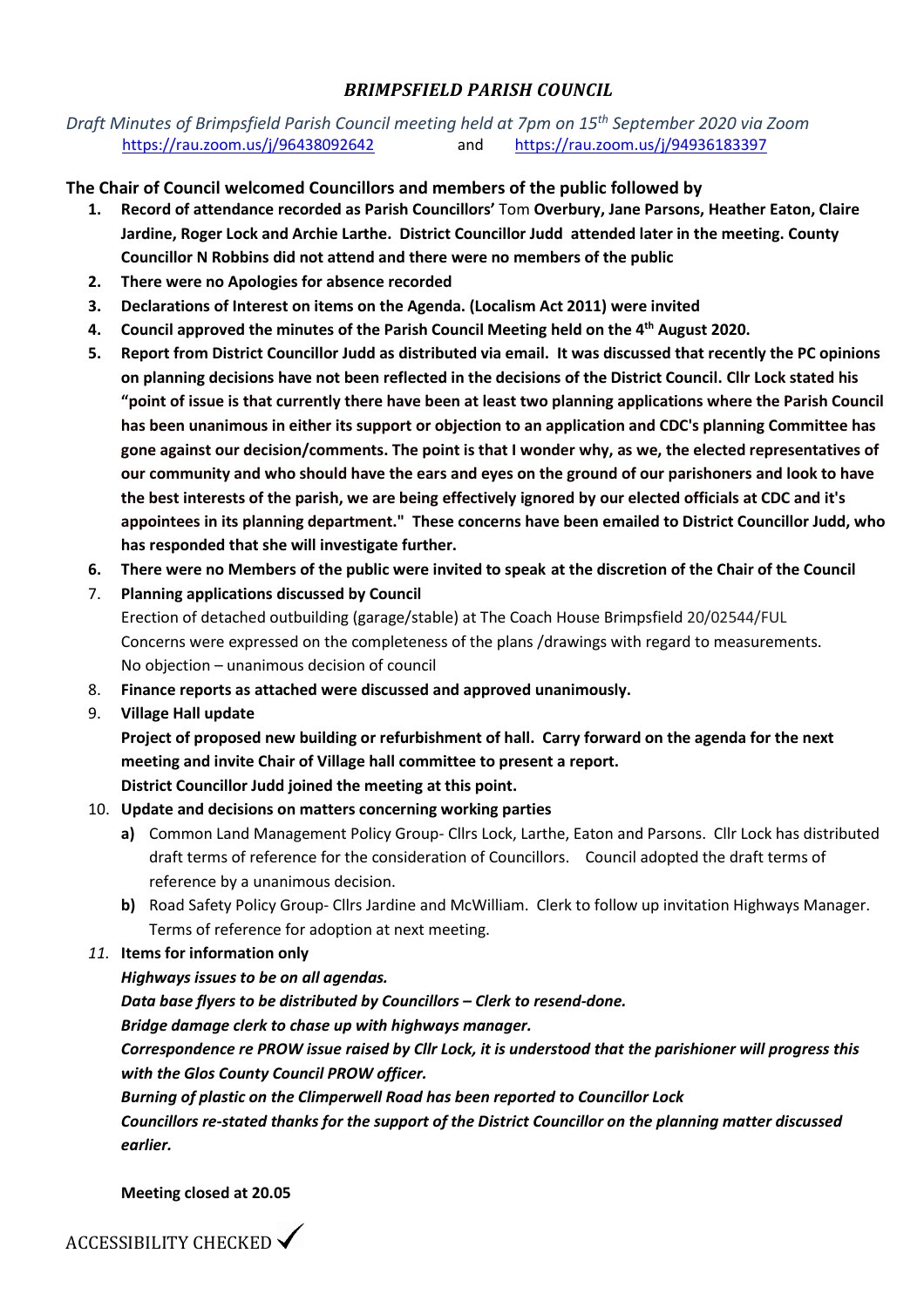# **Brimpsfield Parish Council**

*Date of next meeting to be agreed as 17th November 2020 at 7pm via zoom*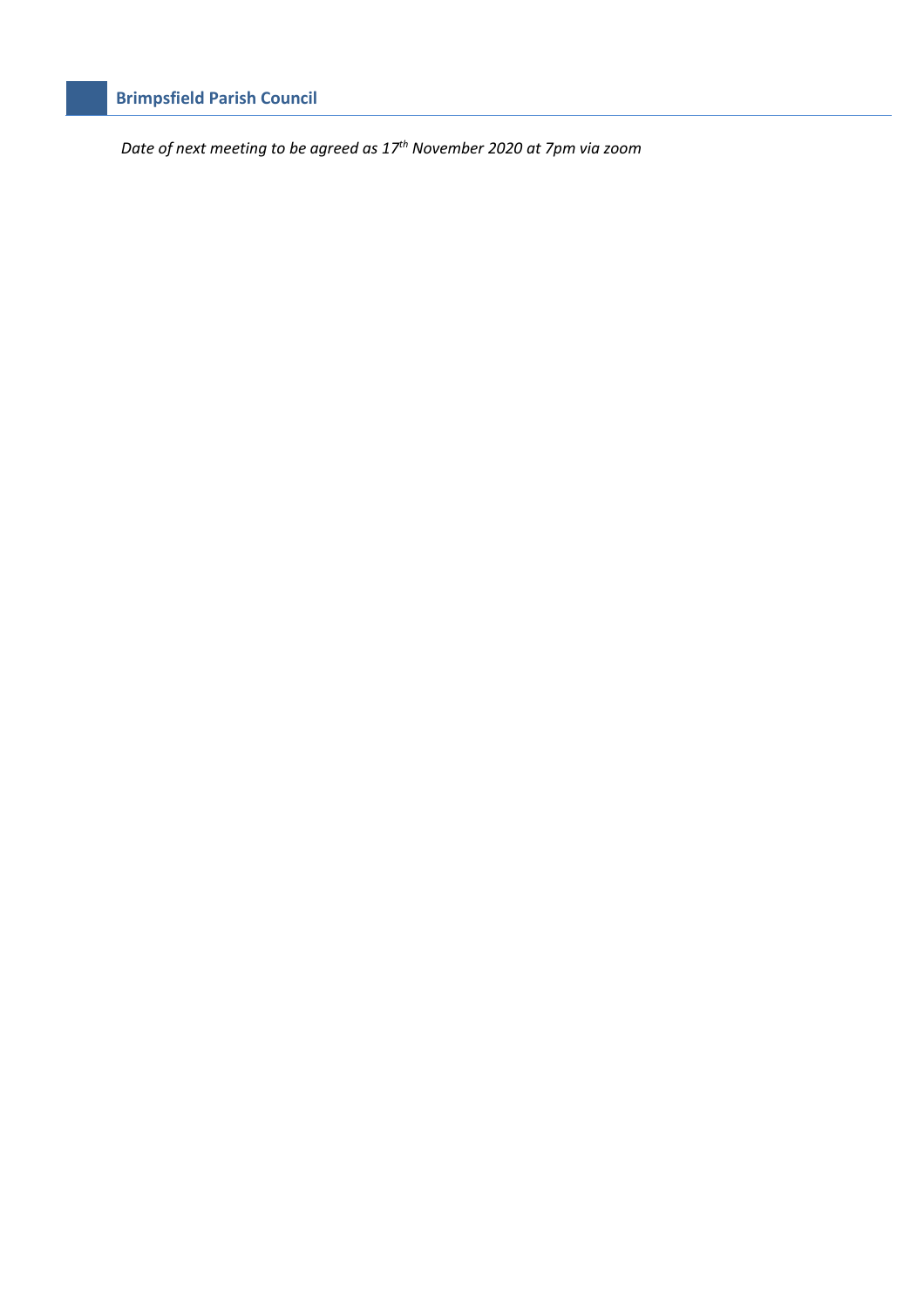### *BRIMPSFIELD PARISH COUNCIL*

## Financial reports -15/9/20 Cash book

| 01.04.19   | opening credit bal (TREASURERS<br>C/A) |           |     |         |           | 3333.96 |
|------------|----------------------------------------|-----------|-----|---------|-----------|---------|
|            | Opening credit bal (INSTANT            |           |     | 3333.96 |           |         |
|            | /DEPOSIT)                              |           |     | 3145.67 |           | 3145.67 |
| 01/04/2020 | interest                               |           |     |         | 0.13      | 3145.80 |
| 01/05/2020 | interest                               |           |     |         | 0.14      | 3145.94 |
| 01/06/2020 | interest                               |           |     |         | 0.13      | 3146.07 |
| 01/07/2020 | interest                               |           |     |         | 0.13      | 3146.20 |
| 01/08/2020 | interest                               |           |     |         | 0.11      | 3146.31 |
| 17/04/2020 | precept                                |           |     |         | 4650.00   | 7983.96 |
| 27/04/2020 | b holder salary                        | <b>SO</b> |     |         | $-194.18$ | 7789.78 |
| 26/05/2020 | b holder salary                        | <b>SO</b> |     |         | $-194.18$ | 7595.60 |
| 02/06/2020 | b holder expenses                      |           | 562 |         | $-41.80$  | 7553.80 |
| 24/06/2020 | came and co                            |           | 563 |         | $-365.05$ | 7188.75 |
| 26/06/2020 | b holder salary                        | <b>SO</b> |     |         | $-194.18$ | 6994.57 |
| 09/07/2020 | gaptc                                  |           | 561 |         | $-73.75$  | 6920.82 |
| 27/07/2020 | b holder salary                        | <b>SO</b> |     |         | $-194.18$ | 6726.64 |
| 30/07/2020 | swell and mullings                     |           | 566 |         | $-149.20$ | 6577.44 |
| 31/07/2020 | b holder expenses                      |           | 565 |         | $-55.60$  | 6521.84 |
| 26/08/2020 | b holder salary                        | <b>SO</b> |     |         | $-194.18$ | 6327.66 |
| 28/07/2020 | l selkirk                              |           | 567 | 0/s     | $-105.00$ | 6222.66 |

## Bank reconciliation

| <b>BANK SUMMARY</b>                  |                          |     |         |         |
|--------------------------------------|--------------------------|-----|---------|---------|
|                                      | o/bal 1/4/20             |     | 6479.63 |         |
|                                      | payments TO 31/08/20     |     | 1761.30 |         |
|                                      | receipts TO 31/08/20     |     | 4650.64 |         |
|                                      | Closing balance 31/08/20 |     | 9368.97 |         |
| <b>BANK</b><br><b>RECONCILIATION</b> |                          |     |         |         |
| treasurers                           | bank statement 7         |     |         | 6327.66 |
|                                      | outstanding cheques      |     |         |         |
|                                      |                          | 567 | 105.00  |         |
|                                      |                          |     |         |         |
|                                      |                          |     |         |         |
|                                      |                          |     |         |         |
|                                      |                          |     |         | 105.00  |
|                                      |                          |     |         | 6222.66 |
|                                      | INSTANT(DEPOSIT)89       |     |         | 3146.31 |
|                                      | <b>BANK BALANCE</b>      |     |         | 9368.97 |